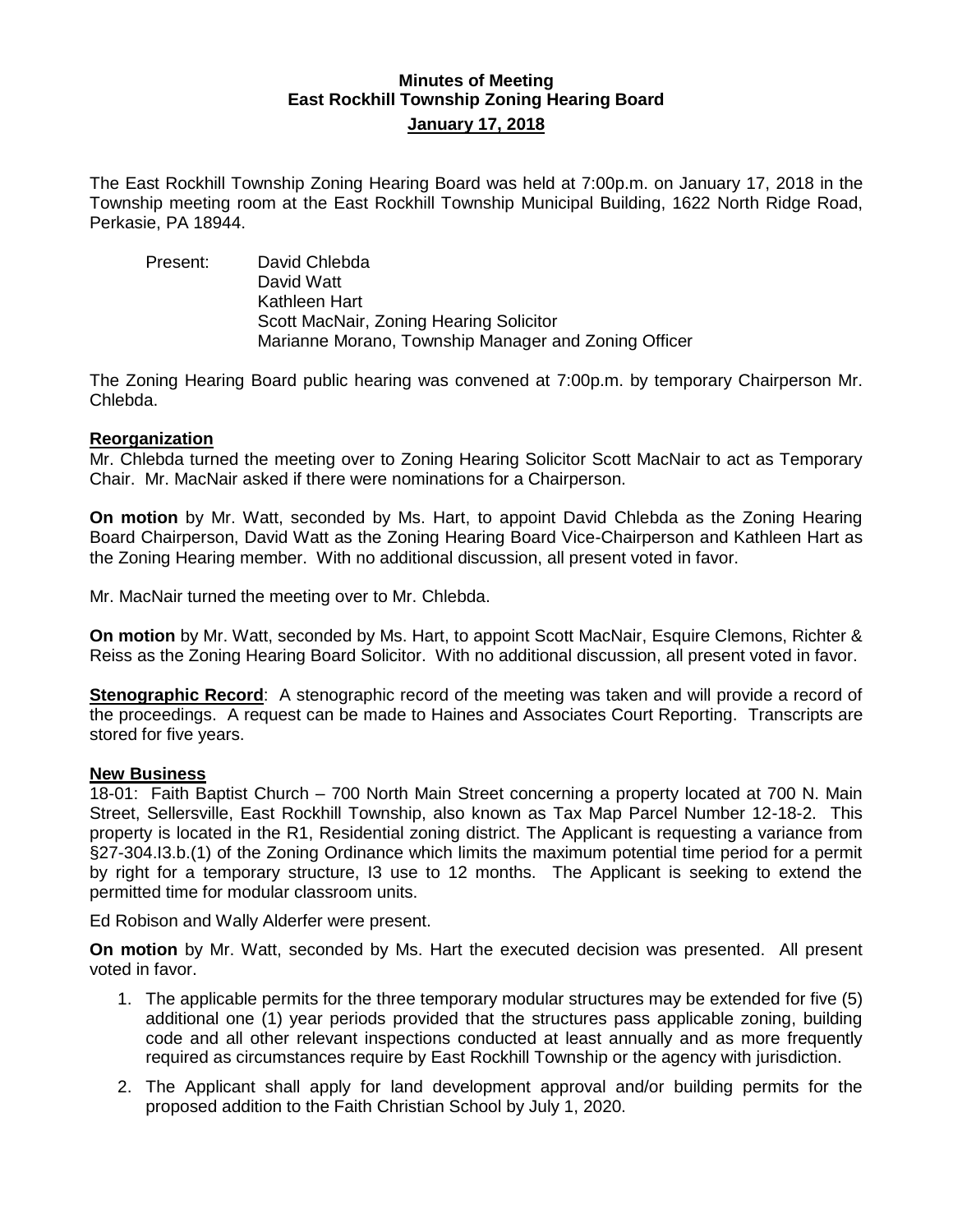- 3. The Applicant shall commence building the addition to the Faith Christian School sometime in the year 2021 and shall apply for and receive occupancy permits for the addition by the end of 2022.
- 4. The temporary modular structures shall be removed from the property prior to January 1, 2023
- 5. This decision does not waive any requirements of any other applicable East Rockhill Township Ordinance(s); and the proposed addition must meet all other applicable federal, state, county and East Rockhill Township regulations and codes.

18-02: Gregory Lowe – 1323 N. Ridge Road concerning a property located at 1323 N. Ridge Road, Perkasie, East Rockhill Township, also known as Tax Map Parcel Number 12-10-6. This property is located in the RR, Rural Residential zoning district. The Applicant is requesting variances from the following: (1) §27-304.A.A1.a(1) to allow the keeping of livestock on a 2.42 acre lot where 3 acres is required; (2) §27-304.A.A1.b to permit a fence 12' from the property lines where a 100' setback is required and (3) §27-300 to permit two principle uses on the property, those uses being a B1 detached dwelling use and an A1 general farming use.

Mr. and Mrs. Gregory Lowe were present.

Kenneth Crouthamel, 1315 N. Ridge Road, requested party status.

**On motion** by Mr. Watt, seconded by Ms. Hart the executed decision was presented. All present voted in favor.

- 1. The Applicants shall possess a maximum of two goats.
- 2. The goats shall only be used in conjunction with therapy sessions for the Applicant's patients.
- 3. The goats shall not exceed 24 inches in height, measured at the shoulder.
- 4. The south, east and west sides of areas adjacent to the proposed fenced area shall be buffered with evergreens. The evergreens shall be a minimum five (5) feet in height.
- 5. The fenced area for the goats shall be a minimum of twenty-five (25) feet from all property lines.
- 6. The Applicants shall obtain an electrical permit to allow for the running of an electrical line to the fenced area for use with the heated water buckets.
- 7. The Applicant shall not illuminate the fenced area.
- 8. The Applicant shall supply the Township with a plot plan that satisfactory evidences that the Property contains at least three (3) parking spaces.
- 9. The height of the fence to be installed to house the goats shall be five (5) feet.
- 10. The only principal uses permitted on the Property, shall be the A1 Livestock use for the two goats and the B1 – Single Family Dwelling Use. Applicant shall be permitted to continue the existing accessory home occupation use.
- 11. Any and all structures contained within the fenced area shall be less than five (5) feet in height and shall be located at least five (5) feet from the fence.
- 12. Applicant shall develop and supply a manure waste management plan that is satisfactory to the Township.